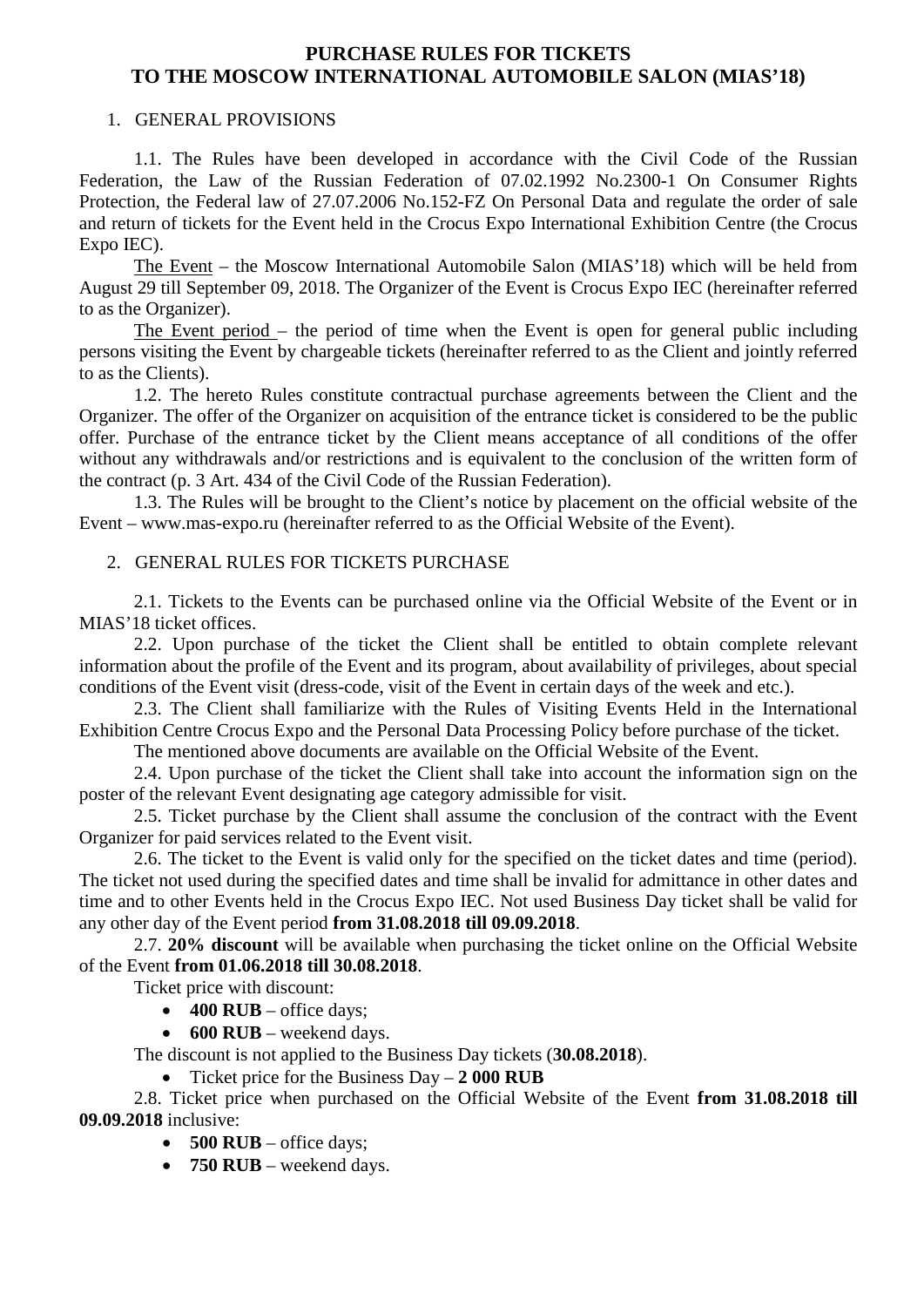2.9. Each registered visitor will have an opportunity to purchase up to 5 (five) e-tickets on the Official Website of the Event.

2.10. Ticket price when purchased in MIAS'18 ticket offices **from 30.08.2018 till 09.09.2018** inclusive:

• **500 RUB** – office days;

• **750 RUB** – weekend days.

MIAS'18 ticket offices opening hours: **from 30.08.2018 till 08.09.2018** – from 09:30 a.m. till 07:30 p.m.; **09.09.2018 –** from 09:30 a.m. till 05:30 p.m.

2.11. Tickets to the Event purchased in MIAS'18 ticket offices shall be paid for by cash or by bank cards.

Children under 7 years of age accompanied by parents and people with physical disability on wheelchairs with an attendant shall be admitted free of charge.

Information on discounts and special prices for the Event visit, on the size, order and conditions of their receiving shall be available on the Official Website of the Event.

2.12. The organizer shall be entitled to make changes concerning the date, time and place of the Event. Information on changes and also on procedure of return or replacement of the tickets shall be available on the Official Website of the Event.

#### 3. E-TICKETS PURCHASE PROCEDURE ON THE OFFICIAL WEBSITE OF THE EVENT

3.1. It is possible to purchase an online ticket to the Event on the Official Website of the Event, with use of one of the following bank card systems:

- MasterCard Worldwide (except MasterCard Electronic and Maestro);

- Visa International;

- MIR National Payment Card System.

Confidentiality of given personal data shall be provided by the Russian Standard Bank AO. The entered data will not be provided to third parties except as specified and stipulated by the legislation of the Russian Federation. Payments effected by bank cards shall be performed in strict accordance with requirements of the Visa International, MasterCard Worldwide (except MasterCard Electronic and Maestro) and the MIR National Payment Card System payment service systems.

3.2. By clicking the payment button on the Official Website of the Event the Client will be redirected to the secure payment page.

For the Client to effect the payment it is required first to give consent to personal data processing and then to enter personal data.

3.3. After making a successful payment the payment notification and the e-ticket will be sent to the e-mail address the Client has entered.

3.4. The ticket should be printed out for the Client to scan the hard copy at the entrance turnstile. Tickets cannot be photocopied, scanned or otherwise duplicated. The unique barcode on each ticket allows only one entry to the event. An e-ticket may only be scanned once for admittance*,* all duplicate copies will be denied.

3.5. E-ticket with unreadable bar code and with corrections and blots shall be deemed invalid.

3.6. The e- ticket purchased on the Event website and the ticket purchased in the Crocus Expo ticket offices are equivalent and grant the identical admittance to the Event.

### 4. TICKETS RETURN PROCEDURE

4.1. Return of the ticket to the Event purchased on the Official Website of the Event shall be made by personal address of the Client to the Service Centre **from 01.08.2018 till 09.09.2018** inclusive according to the procedure described herein.

Return of the ticket to the Event purchased in MIAS'18 ticket offices shall be made by personal address of the Client to any of the MIAS'18 ticket offices **from 30.08.2018 till 09.09.2018** inclusive according to the procedure described herein.

The form of the Ticket Refund Application can be received and filled out at the Service Centre counter, in a MIAS'18 ticket office or downloaded on the Official Website of the Event.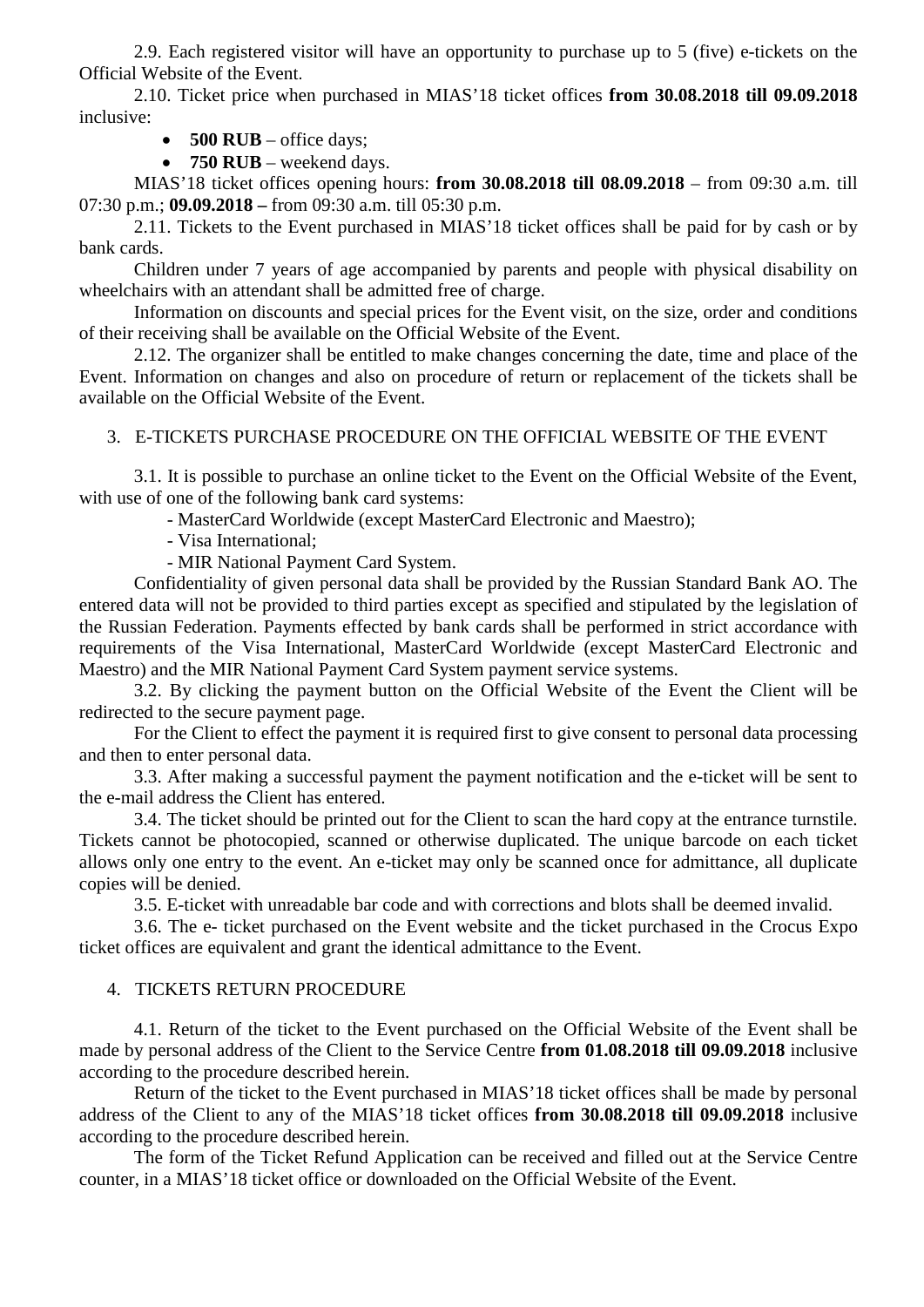The copy of the Ticket Refund Application with a note about the date and time of its acceptance is handed to the Client by the Service Centre attendant or in the MIAS'18 ticket office.

When submitting the Ticket Refund Application the Client is required to show any photo ID and not used and undamaged ticket or a hard copy of the e-ticket.

4.2. Only the nominal face value ticket price is subject to refund. Any other amounts paid to third parties over the official cost of the ticket are not subject to refund.

4.3. Funds will be returned to the card used to make the payment for the ticket. Refund for the tickets purchased in cash shall be made by cash payment.

4.4. Refund is performed within 30 (thirty) working days from the Client's Ticket Refund Application date.

4.5. Cancellation of the returned ticket's barcode shall be made at the time of its return.

4.6. In cases of the Event's replacement/cancellation the return of tickets shall be possible starting from the moment of the official replacement/cancellation notification on the Official Website of the Event prior the beginning of the Event specified in the ticket.

4.7. In cases of the Event's replacement/cancellation the refund to the Client for returned tickets is made in full. Refund to the Client shall be made in the order specified in clauses 4.1.-4.4. herein or in the order specified in the relevant notification on replacement/cancellation of the Event.

4.8. The Organizer shall not bear responsibility for counterfeit tickets and tickets purchased at any persons who are not official representatives of the Organizer.

4.9. The Organizer is entitled to change unilaterally tickets sale and return terms and conditions, posting information of such changes on the Official Website of the Event not less than 10 (ten) calendar days prior to their date of entry into force.

#### 5. CONSENT TO PERSONAL DATA PROCESSING

5.1. In terms of sale/return of tickets and e-tickets to the Event the Client is aware of and consent to the following:

а) processing of his personal data including:

- surname, name;

- phone number;
- e-mail address;

- data on the services rendered and provided to the Personal Data Subject, including the history of the Subject's orders;

- history of appeals of the Personal Data Subject, including the documents sent by the Subject in the course of appeals to the Operator;

- other data necessary for documentary registration of legal relationship between the Client and the Organizer and received by the Organizer from the Client in the course of distribution of tickets to the Event.

b) performance of any actions regarding personal data which are necessary or wishful for achievement of mentioned above purposes including (but not limited to) collection; recording; systematization; accumulation; storage; modification (update, revise); retrieval; use; distribution (including transfer to a third party); depersonalization; blocking; cross-border transfer of personal data and also implementation of any other actions with personal data provided by the current legislation of the Russian Federation.

5.2. At acquisition of electronic tickets on the Official Website of the Event, the Organizer also processes other depersonalized data which are automatically transferred in the process of use of the website by means of the natural person (the subject of the personal data) of the software identified on the computer:

a) data on the used browser (or other program by means of which access to the website is provided);

b) IP address;

c) data of cookie files.

The Organizer guarantees that the personal data processing shall be made in accordance with the Federal Law as of July 27, 2006 No.152-FZ On Personal Data (as amended and supplemented), the